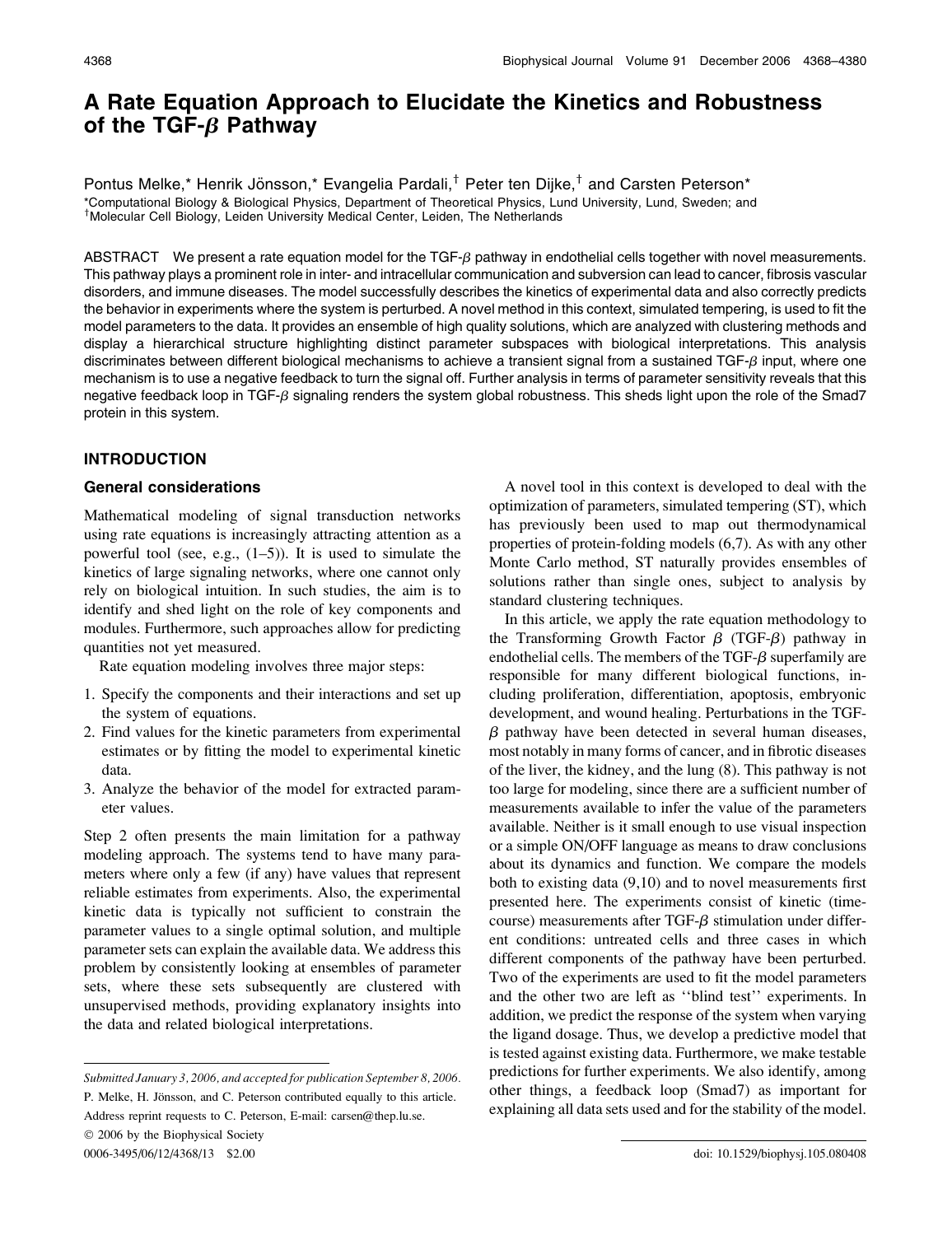To our knowledge, this is the first time the TGF- $\beta$  pathway including regulatory aspects is approached with dynamical models. Recently, Vilar et al. (5) presented a detailed receptor model for TGF- $\beta$  signaling, and we will discuss how this model relates to our simplified receptor description.

# The TGF- $\beta$  pathway in endothelial cells

The TGF- $\beta$  signaling pathway in endothelial cells (see Fig. 1 for a simplified layout) is triggered by the TGF- $\beta$  protein, which acts as a ligand, by binding to and activating a heteromeric complex of type I and type II serine/threonine kinase receptors. The type I receptor acts downstream of the type II receptor and the signal is propagated inside the cell as the activated receptor complex is internalized and binds to and phosphorylates a protein of the Smad family, called receptor-regulated Smads or R-Smads (11–13). The R-Smads include Smad1, Smad2, Smad3, Smad5, and Smad8. The phosphorylated R-Smads can form complexes with Smad4, also referred to as Co-Smad (11,12). These complexes move into the nucleus where they regulate the transcription of target genes. There is also an inhibitory effect generated by the inhibitory-Smads (I-Smads), Smad6, and Smad7 (11,12). The I-Smads negatively regulate the TGF- $\beta$  signaling pathway by binding to the receptors and compete with R-Smads for receptor interaction, by recruiting ubiquitin ligase to activated receptor complexes and thereby target the receptor for proteasomal degradation or by recruiting phosphatases (PP1- $\alpha$ ) that inactivate the type I receptor by dephosphorylation (12–14).



FIGURE 1 The TGF- $\beta$  pathway in endothelial cells. The ligand, TGF- $\beta$ , binds to the receptors ALK1 or ALK5, and induces phosphorylation of Smad1/5 and Smad2, respectively, which in turn form complexes with Smad4. These complexes move into the nucleus where they control gene expression. Smad7 expression is induced during this process and negatively regulates the ALK1 pathway. (In the calculations we have also allowed for a negative regulation on the ALK5 pathway which is not shown here.)

In most cell types,  $TGF- $\beta$  signaling is mediated via the$ type I receptor activin receptor-like kinase 5 (ALK5). In endothelial cells, it is also mediated by the similar ALK1 kinase. Endothelial cells make up the endothelium, a single layer of flattened cells, which are responsible for the formation connective tissues such as blood cells, blood vessels, etc. Since neovascularization plays a rate-limiting step in cancer progression, research has frequently been focused on endothelial cells (15).

The two receptor proteins ALK1 and ALK5 give rise to two distinct pathways, which in turn induce opposite cellular functions. The TGF- $\beta$ /ALK5 pathway induces the phosphorylation of Smad2 and Smad3 whereas the TGF- $\beta$ /ALK1 pathway is responsible for the phosphorylation of Smad1 and Smad5. Moreover, ALK5 inhibits migration and proliferation while ALK1 stimulates these processes (9).

The phosphorylated R-Smads also display different behaviors in endothelial cells. It has been shown in Valdimarsdottir et al. (10) that the negative regulation of Smad1/5 is dependent on some newly synthesized protein and that Smad7 is induced by TGF- $\beta$ /ALK1 signaling but unaffected by the TGF- $\beta$ /ALK5 signaling. An interpretation of this would be that in endothelial cells, TGF- $\beta$  induced activated Smad1/5, together with Smad4, activates the production of Smad7. The effect of Smad7 on the two pathways is also different. It has been shown to inactivate the ligand-bound ALK1 receptor. It can target the activated receptor for an ubiquitin-ligasedependent degradation (14,16). Smad7 can also recruit a phosphatase (PP1- $\alpha$ ) to the activated ALK1 receptor and thus inhibiting further phosphorylation of Smad1/5 (10). It has been shown that only high levels of Smad7 have an inhibitory effect on phosphorylated Smad2 (10). This leads to the conclusion that Smad7 negatively regulates the phosphorylation of both Smad1/5 and Smad2 but the strength of the latter interaction is much weaker.

The putative TGF- $\beta$ -induced negative feedback from Smad7 is an interesting aspect of the pathway. What is its purpose? If it is merely to shut off the ALK1 pathway, could this not be controlled by simpler means, such as in the form of creation and degradation? These are two main questions investigated in our computational analysis of the pathway.

# MATERIALS AND METHODS

#### Use of experimental data

Relative concentration levels for phosphorylated Smad1 (PSmad1) and phosphorylated Smad2 (PSmad2) are estimated from Western blot analysis. The time-course data sets are from five different experiments after TGF- $\beta$ stimulation, and both novel and existing measurements are used. The data sets consist of:

- I. A nonperturbed experiment (control), where the cells are only stimulated with TGF- $\beta$ . This new experiment is described below.
- II. Cells that are treated with the protein synthesis inhibitor cyclohexamide, which is modeled by completely blocking all protein production (10).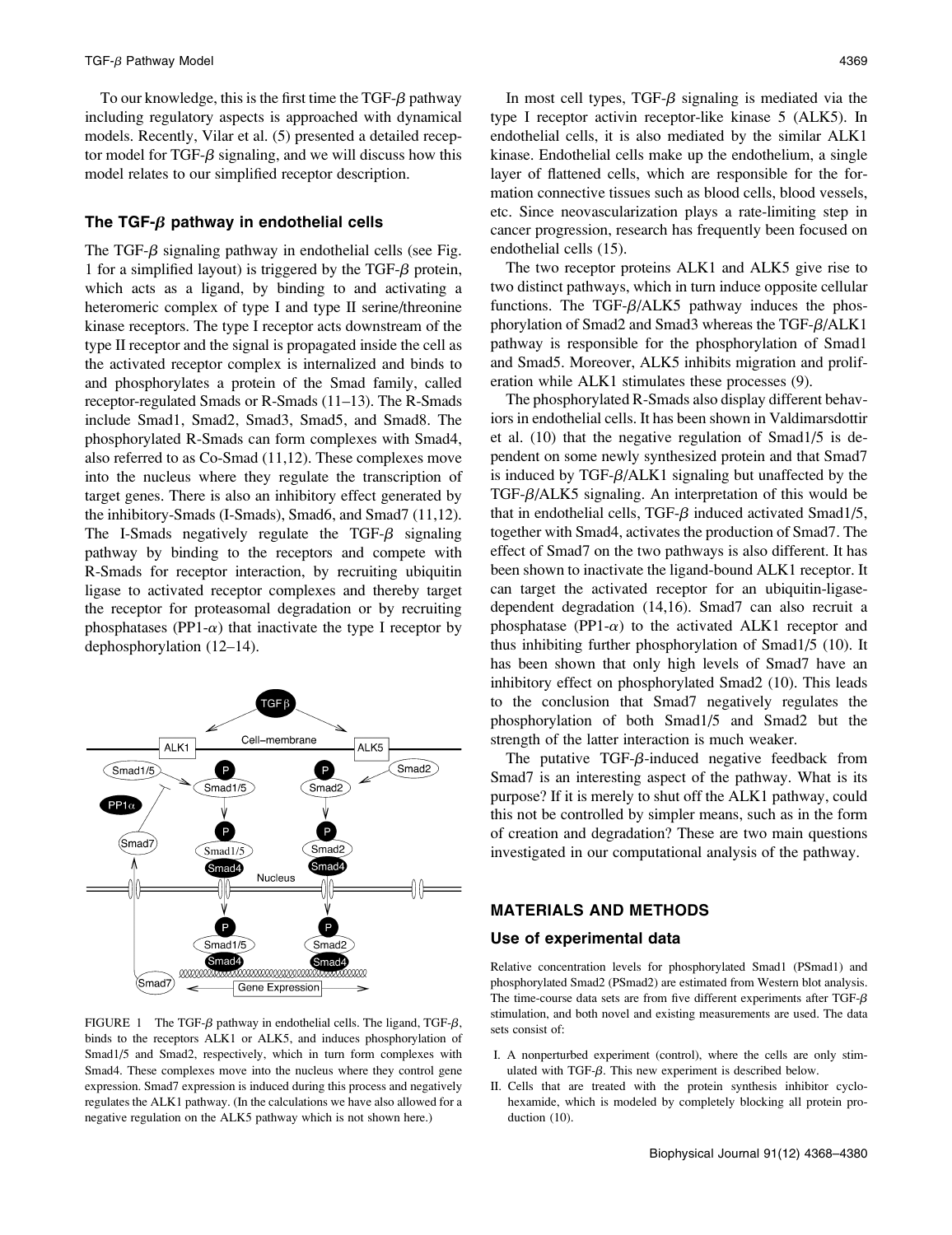- III. Cells that are treated with the proteasome inhibitor MG-132, which is modeled by removing the proteasomal degradation of all proteins (10).
- IV. Cells that are treated with the phosphatase inhibitor orthovanadate, which is modeled by removing the phosphatases from the model (10).
- V. An additional nonperturbed experiment, where the dose-response of phosphorylated Smad1 and Smad2 is measured by varying the amount of TGF- $\beta$  (9).

In Experiments I–IV, the concentrations are measured at times 0, 45, 90, 120, 180, and 240 min after TGF- $\beta$  addition. To investigate the early dynamics of the pathway, we have also performed additional measurements of Experiment I at times 0, 5, 15, 30, 45, 60, and 120. The dose-responses, in Experiment V, are measured after 45 min only. The doses in this experiment varied from 0 to 5 ng/ml in six steps.

There are many possible ways to fit the model to experimental data, many of which display nonbiological behavior. To reduce the number of possible solutions, we fit to more than one set of experimental data. For detailed studies, we use Experiments I, II, and V for this calibration, whereas the others are used as blind-test experiments. In this way, the predictive power of our approach is tested. We also permute the experiments used for calibration to investigate the effects of such alterations.

# Details of new measurements

# Kinetics of TGF- $\beta$ 3 induced Smad2 phosphorylation versus TGF- $\beta$ 3 induced Smad1/5 phosphorylation

Mouse embryonic endothelial cells were stimulated with 1 ng/ml TGF- $\beta$ 3 for different time points before lysis, fractionated by 6% SDS-PAGE and blotted. As a positive control, 293-cell lysate transfected with either Smad2/ constitutively active ALK5 (PS2) or Smad1/constitutively active ALK1 (PS1) was used. The filters were incubated with phospho-Smad2 or phospho-Smad1 antibodies; detection was performed by enhanced chemoluminescence.

#### Ligands and cells and Western blot analysis

Recombinant TGF- $\beta$ 3 was obtained from K. Iwata (OSI Pharmaceuticals, Melville, NY). All assays were performed with both ligands with essentially the same results. Recombinant BMP6 was a gift from Dr. K. Sampath (Curis, Cambridge, MA). Mouse embryonic endothelial cells were cultured and Western blot analysis was performed as described in Goumans et al. (9) and shown in Fig. 4 C below.

# The model

Our aim is to develop a model versatile enough to be able to explain current data for the TGF- $\beta$  pathway in endothelial cells and where the perturbation experiments described above can be naturally implemented. At the same time, each individual reaction step should be described as simply as possible to keep the number of parameters low. To this end, we model the TGF- $\beta$ pathway as described in Table 1 (see also Fig. 1). All reactions are assumed to be reversible and constant production and degradation of all the nonphosphorylated proteins are allowed for.

#### Receptor dynamics

We only include the Type I receptors that are explicitly activated by TGF- $\beta$ , and do not include receptor internalization and recycling (Fig. 2). This simplistic description of the receptor dynamics can be compared with a recently introduced, rather detailed model for the TGF- $\beta$  receptors, which takes into account phenomena such as receptor recycling and trafficking (5). This detailed model is capable of describing different kinds of receptor responses to extracellular ligand concentrations depending on the situation at hand. We demonstrate that, regardless of the simplifications, our receptor model behaves strikingly similarly to the more complicated model of Vilar et al.  $(5)$ , at least as long as only one ligand of the TGF- $\beta$  superfamily is present (see Supplementary Material for details). An explanation for this similarity is that, although our simplistic receptor model has far fewer parameters, it does include variants of the parameters pinpointed as the most important ones by Vilar et al. (5), which are determining the ratio of degradation of the unbound compared to the activated receptor.

#### Phosphorylation and complex formation

The activated receptors catalyze the phosphorylation of the R-Smads (Smad1, Smad2), which is described by a Michaelis-Menten formalism. PSmad1 and PSmad2 can form complexes with Smad4, and the complex including PSmad1 can move into the nucleus and induce Smad7 production. We assume a constant volume difference between the cytoplasm and nucleus, which can be integrated into model parameters and a nucleus concentration unit, and hence the volumes are not explicitly introduced in the model.

### Feedback inhibition

As described above, Smad7 has an inhibitory effect on the signal. This is modeled by recruitment of the phosphatase  $P_A$  ( $P_B$ ) to the activated ALK1 (ALK5), which leads to an inactivation of the receptor. Since an ubiquitin ligase-dependent degradation of the activated receptor leads to a similar inactivation behavior, we do not account for this process explicitly in the model.

### Formalism

The reactions in Table 1 are implemented with standard rate equations using deterministic ordinary differential equations (Table 2). This assumes an ample amount of molecules involved and not to rare events. These conditions are very likely satisfied in the TGF- $\beta$  case. For all reactions we use mass action or Michaelis-Menten enzyme kinetics. The complete set of equations is given in Table 2. As an example, the equation for Smad1 concentration is given by

$$
\frac{d[\text{Smad1}]}{dt} = p_2 - p_2 p_3 [\text{Smad1}] + p_{17} [\text{PSmad1}] - \frac{p_{15} [\text{Smad1}][\text{TA1}]}{p_{16} + [\text{Smad1}]},
$$
 (1)

which can be deduced from rows  $i$  and  $l$  in Table 1 (see Fig. 1). [X] denotes the concentration of molecule  $X$  and the  $p$ -values are kinetic parameters. We have chosen to use the parameterization  $r(1 - \frac{1}{l}[X])$  for the production and degradation terms where  $r$  and  $l$  correspond to the production rate and the equilibrium level for the production/degradation terms, respectively. These equilibrium levels are also used as initial concentrations in the simulations.

# Computational procedures

We use a general computational procedure that can be divided into calibration and analysis (see Fig. 3). In the calibration part, we extract parameter value sets that describe experimental data well, which results in an ensemble of solutions. The calibration consists of two parts:

- 1. Optimization, where the parameters are adjusted for the model to fit the experimental data.
- 2. Filtering, where good solutions from the optimization procedure are evaluated against other experimental knowledge.

These procedures require multiple simulations of the model, where the result of the numerical integration of the ordinary differential equations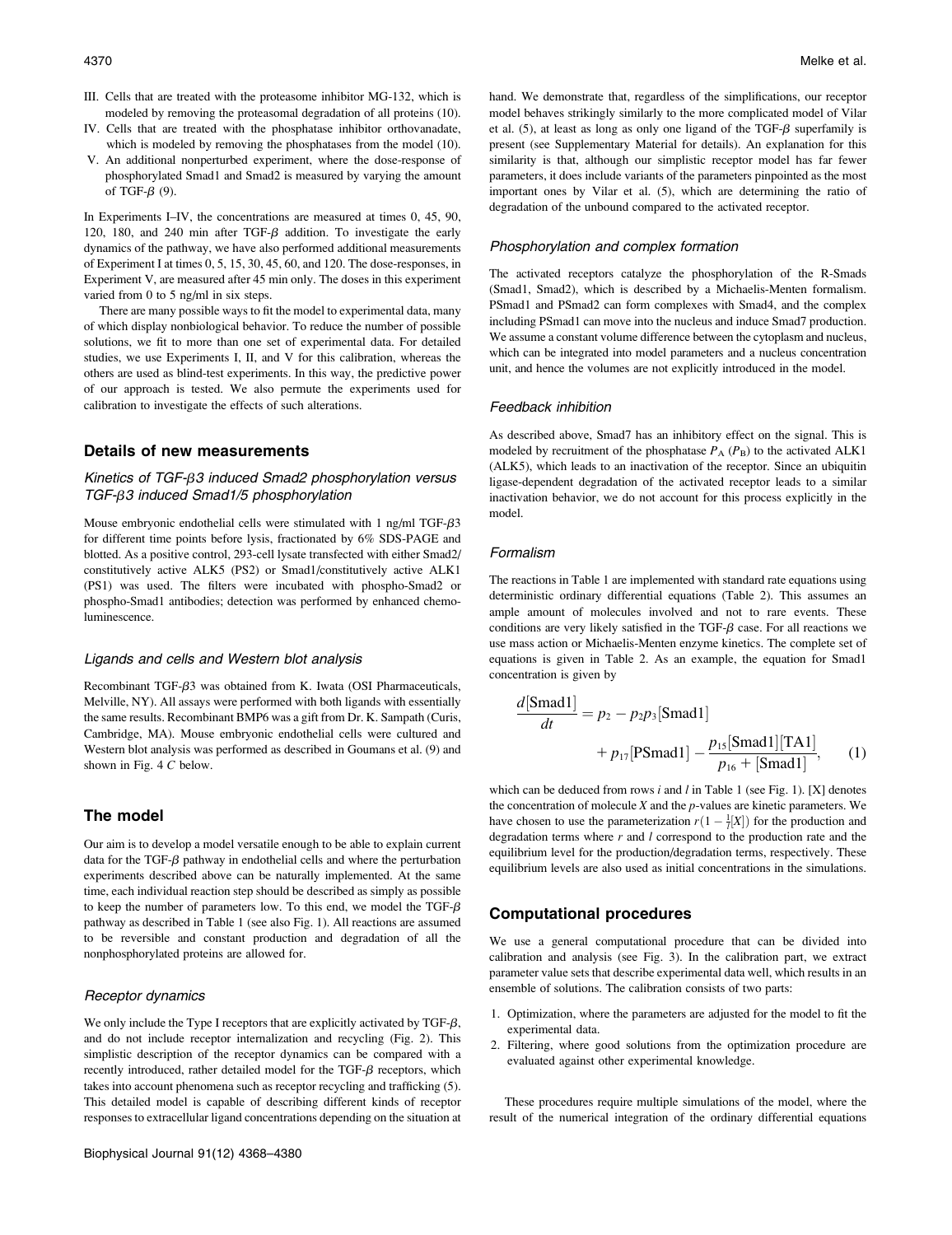#### TABLE 1 The different reactions in the TGF- $\beta$  pathway model, where  $p_i$  (i = 0,1,...,32) are the rate constants

$$
\emptyset \xrightarrow[\text{p}_{0\text{p}_1}]{\text{p}_{0\text{p}_1}} \text{ALK1} \quad \text{(a)}
$$
\n
$$
\emptyset \xrightarrow[\text{p}_{0\text{p}_2}]{} \text{Smad4} \quad \text{(b)}
$$
\n
$$
\emptyset \xrightarrow[\text{p}_{0\text{p}_3}]{\text{p}_{0\text{p}_2}} \text{Smad4} \quad \text{(b)}
$$
\n
$$
\emptyset \xrightarrow[\text{p}_{0\text{p}_3}]{\text{p}_{0\text{p}_3}} \text{Smad2} \quad \text{(j)}
$$
\n
$$
\emptyset \xrightarrow[\text{p}_{0\text{p}_4}]{\text{p}_{0\text{p}_5}} \text{Smad2} \quad \text{(j)}
$$
\n
$$
\emptyset \xrightarrow[\text{p}_{10}]{\text{p}_{0\text{p}_{0\text{p}_7}}} \text{Smad2} \quad \text{(j)}
$$
\n
$$
\emptyset \xrightarrow[\text{p}_{10}]{\text{p}_{0\text{p}_{10}}} \text{Smad7} \quad \text{(k)}
$$
\n
$$
\text{TGF}\beta + \text{ALK1} \xrightarrow[\text{p}_{14}]{\text{p}_{13}} \text{TA1} \quad \text{(d)}
$$
\n
$$
\text{Smad1} \xrightarrow[\text{p}_{17}]{\text{r}_{14}} \text{PSmad1}
$$

$$
PSmad1 + Smad4 \xrightarrow{p_{19}} PS14 \quad (e) \qquad \qquad \text{Smad2} \xrightarrow{p_{22}} PSmad2 \quad (m)
$$

$$
TGF\beta + ALK5 \xrightarrow[p_{21}]{p_{20}} TAS \quad (f)
$$

$$
P_A + T A1 \xrightarrow{p_{23}} T A1 P
$$
 (g)   
  $PS14 \xrightarrow{p_{20}} P S14 N$  (o)

$$
P_{\rm B} + {\rm TA5} \xrightarrow[\frac{\rm S_{\rm B3d}7}{\rm p_{32}}] {\rm TA5P} \quad (\rm h)
$$

Reactions with the symbol  $\emptyset$  model production and degradation. In reactions  $(k)$ ,  $(l)$ , and  $(m)$ , Michaelis-Menten dynamics is used.

(ODEs) is compared with the experimental data. In the analysis part, we investigate the behavior of the solutions following from the calibration step. As a first step, the solutions are grouped by clustering. The resulting subgroups are further evaluated by examining the group-averaged behavior. In a validation step, the solution behavior is compared with blind-test experiments, where the predictive power of the solutions is investigated. Also, we analyze how robust the solutions are with respect to perturbation of the parameters.

#### Solving the system of ordinary differential equations

The efficiency of the differential equation solver is extremely important since this is where most computational time is spent, in particular since the equations are often stiff. We use a procedure that adaptively switches between two methods to minimize the computational load:

1. Fifth-order Runge-Kutta method, where the step size is varied to keep the local truncation error constant, using an embedded fourth-order method to estimate the truncation error; and

2. The Rosenbrock method, which is an implicit method that uses the same kind of step-size control as Method 1, but is more efficient in the regions of parameter space where the ODEs become stiff.

 $(1)$ 

Both methods are described in Press et al. (17) and initial parameter values and other details in this procedure can be found in the Appendix.

#### **Calibration**

In the optimization procedure, we estimate the parameters of the model by fitting to experimental data. After each solution to the ODEs in the iterative process, the K parameters  $\mathbf{p} = (p_0, \ldots, p_{K-1})$  are adjusted such that the model should more accurately describe the experimental data. The latter consist of N discrete time points  $t_1, t_2, \ldots t_N$  for each experiment. As error measure, the quadratic difference is used,

$$
R(\mathbf{p}) = \frac{1}{N} \frac{1}{M} \sum_{t=t_1}^{t_N} \sum_{i=1}^{M} (x_i(t, \mathbf{p}) - \tilde{\mathbf{x}}_i(t))^2, \tag{2}
$$

where  $x_i(t, \mathbf{p})$  and  $\tilde{\mathbf{x}}_i(t)$  denote model points and experimental points, respectively, and the index i denotes the different molecules (M in total). We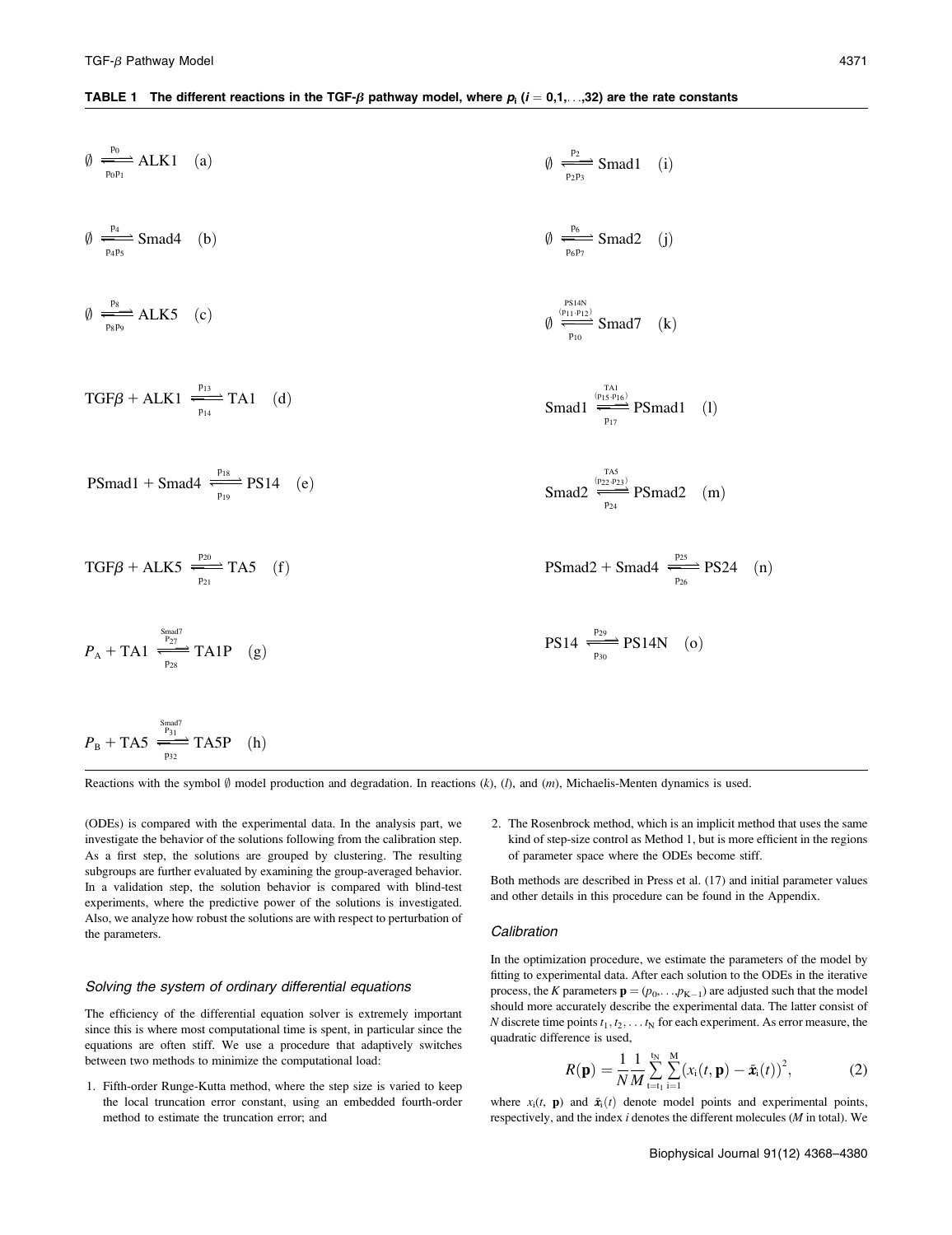



FIGURE 2 Simplified receptor model. The ligand TGF- $\beta$  binds to a type I receptor (ALK1 or ALK5) and forms an active complex that mediates the signal via the phosphorylation of R-Smads. The active receptors are inactivated by Smad7, which recruits phosphatases to the active receptors. We also allow for a constant production and degradation of the inactive receptors.

use two experiments in the optimization procedure, and the sum of the two R values is used as error measure. To find good approximate solutions to global minima for Eq. 2, one can use Monte Carlo methods like simulated annealing (18). Here, we employ a related but more powerful method, simulated tempering (ST) (6,7), where the fictitious temperature is a dynamic variable, and the system is always kept at equilibrium for the different temperatures. Solutions are obtained by ''quenching'' from the lowest temperature to  $T = 0$  corresponding to a local search. The underlying idea is to scan sizable parts of the solution space at different high temperatures and regularly visit low temperature solutions. In a sense, this optimization method corresponds to simulated annealing with multiple random starts and it yields ensembles of solutions rather than single ones. The details of the ST implementation are found in the Appendix.

To further restrict the behavior of solutions included in the analysis, we select solutions from the optimization step to correctly describe the dosage Experiment V. We run the model for different dosages of TGF- $\beta$  and calculate a measure similar to  $R$  (see Appendix for details). Finally, a small subset of these solutions is removed based on an overfitted behavior. (Note that a small number—four—of the solutions display a high-order behavior in the simulations. Although these solutions do get a good R-value, the behavior does not fit the experiments well if the concentration levels are assumed to interpolate smoothly between the measurements. These solutions are removed by inspection, but could have been removed by, e.g., using a criteria of not allowing for multiple peaks. If these solutions are included in the analysis, they cluster with the group not using the feedback. The group behavior is not altered significantly, but the sensitivity and the variation in the predictions are slightly increased.)

### Solution properties

To investigate properties and interior structures of the solution space, we use three different methods:

- 1. Hierarchical clustering.
- 2. K-means clustering.
- 3. Principal component analysis (PCA).

Before this analysis, the data is preprocessed to obtain a distribution for each parameter with mean of 0 and standard deviation of 1 (for details on the implementation, see the Appendix).

### **Robustness**

A common method used to analyze the robustness of a system is to use the derivatives of the molecule concentrations,  $x_i(t, \mathbf{p})$ , with respect to the different parameters, p, as a direct measurement of the sensitivity of the system (20). We define a sensitivity vector according to

$$
s_{j} \equiv \frac{p_{j}}{M} \sum_{i=1}^{M} \left( \sum_{k=1}^{N} \left[ \frac{1}{x_{i}(t_{k,\mathbf{p}})} \frac{\partial x_{i}(t_{k,\mathbf{p}})}{\partial p_{j}} |_{\mathbf{p}_{0}} \right]^{2} \right)^{1/2},
$$
(3)

Biophysical Journal 91(12) 4368–4380

where the derivative is approximated by a simple finite-difference approximation, using 1% parameter variations.

# RESULTS

# Calibration

First, we generate an ensemble of solutions from fitting to the control (I) and cyclohexamide (II) experiments. Good solutions are selected with the criteria  $R < 0.01$  yielding  $\sim$ 200 solutions. As can be seen from Fig. 4, these solutions fit both experiments well. Hence the parameterization form is appropriate and the optimization method efficient. Next, we select for those solutions that at the same time successfully describe the saturated behavior at different  $TGF- $\beta$  dosages$ (Experiment V). An ensemble of 38 solutions pass this filtering step (see Fig. 5), from which four are removed based on an overfitting criteria (see end of Calibration, above). The remaining 34 solutions are used for further investigations.

# Solution properties

Individual parameter values vary considerably in the calibration solution set, most with ranges of several orders of magnitude. To analyze the homogeneity of the solutions we cluster the ensemble of parameter sets using different clustering algorithms and distance measures. The result for hierarchical clustering with a Pearson correlation distance measure is shown in Fig. 6 A, where two main groups can be identified. K-means clustering with  $K = 2$  also results in a similar grouping. Fig.  $6 \, B$  shows the K-means result projected onto the two main directions from a principal component analysis. As will be shown in a more detailed analysis, the two groups of solutions define two very distinct biological interpretations of how the PSmad1 signal is made transient in the case of a sustained TGF- $\beta$  input: All the group-2 solutions use the putative Smad7 feedback loop, while the solutions of group 1 do not. This division of the solutions is very robust to a variety of settings in the clustering algorithms. Occasionally, a small set of the solutions emerge as outliers, and two of the solutions also end up in different clusters depending on method (compare Fig. 6, A and  $B$ ). Although our analysis does not depend upon the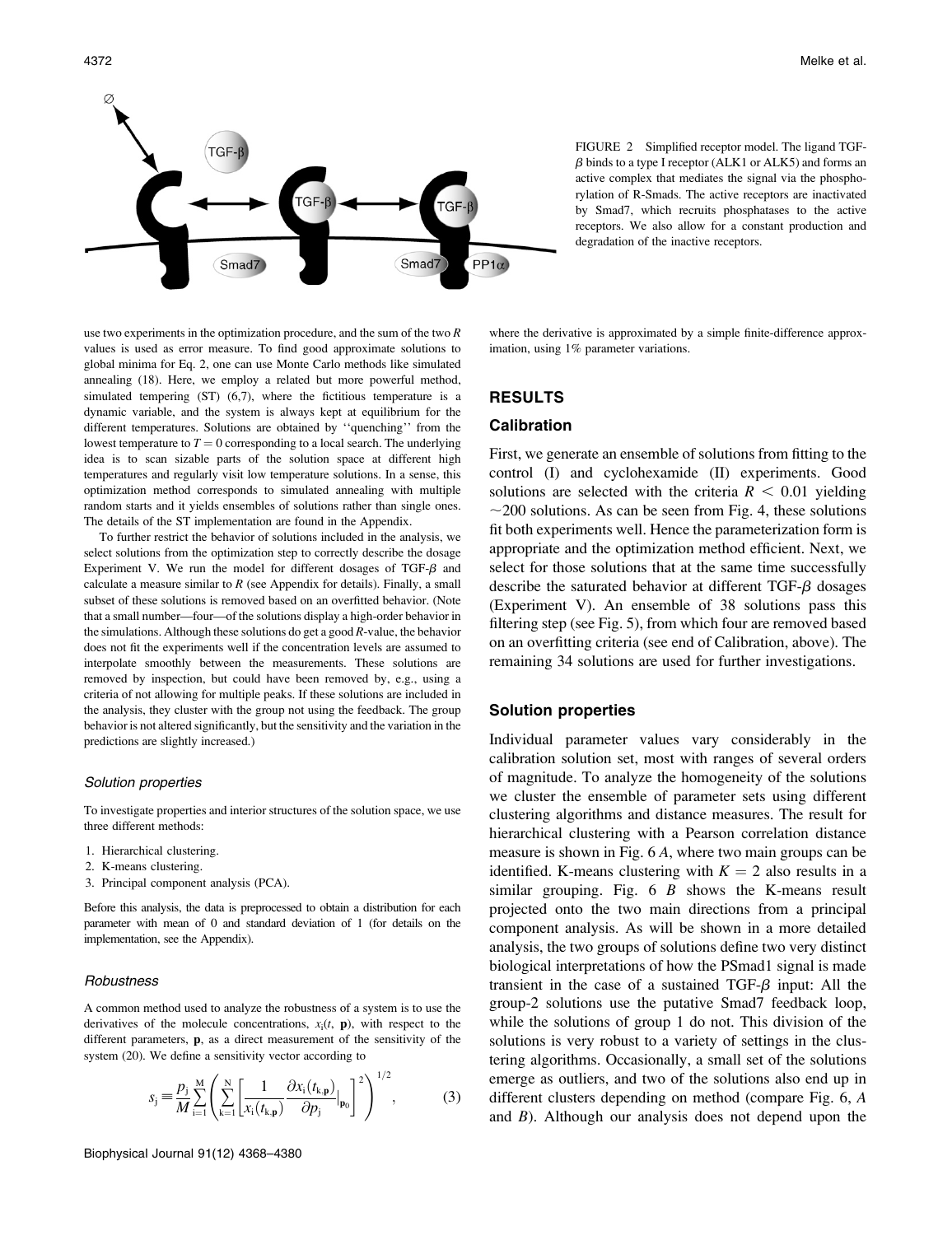#### TABLE 2 Model equations of the TGF- $\beta$  pathway

$$
\frac{dA_1}{dt} = p_0(1 - p_1A_1) - p_{13}T_{\beta}A_1 + p_{14}T_1
$$
\n
$$
\frac{dS_1}{dt} = p_2(1 - p_3S_1) - \frac{p_{15}T_1S_1}{p_{16} + S_1} + p_{17}P_1
$$
\n
$$
\frac{dS_4}{dt} = p_4(1 - p_5S_4) - p_{18}P_1S_4 + p_{19}P_{14} - p_{25}P_2S_4 + p_{26}P_{24}
$$
\n
$$
\frac{dS_2}{dt} = p_6(1 - p_7S_2) - \frac{p_{22}T_1S_2}{p_{23} + S_2} + p_{24}P_2
$$
\n
$$
\frac{dA_5}{dt} = p_8(1 - p_9A_5) - p_{20}T_{\beta}A_5 + p_{21}T_5
$$
\n
$$
\frac{dS_7}{dt} = \frac{p_{11}P_{14}}{p_{12} + P_{14}} - p_{10}S_7
$$
\n
$$
\frac{dP_1}{dt} = \frac{p_{15}T_1S_1}{p_{16} + S_1} - p_{17}P_1 - p_{18}P_1S_4 + p_{19}P_{14}
$$
\n
$$
\frac{dP_{14}}{dt} = p_{18}P_1S_4 - p_{19}P_{14} - p_{29}P_{14} + p_{30}P_{14N}
$$
\n
$$
\frac{dP_{14N}}{dt} = p_{23}P_{14} - p_{30}P_{14N}
$$
\n
$$
\frac{dP_2}{dt} = \frac{p_{22}T_1S_2}{p_{23} + S_2} - p_{24}P_2 - p_{25}P_2S_4 + p_{26}P_{24}
$$
\n
$$
\frac{dP_24}{dt} = p_{25}P_2S_4 - p_{26}P_{24}
$$
\n
$$
\frac{dT_1}{dt} = p_{13}T_{\beta}A_1 - p_{14}T_1 - p_{27}S_7P_AT_1 + p_{28}T_{1P}
$$
\n
$$
\frac{dT_5}{dt}
$$

The abbreviations used are:  $S_i =$  [Smadi]  $i = 1, 2, 4, 7; A_1 =$  [ALK1];  $A_5 =$ [ALK5];  $T_\beta$  = [TGF $\beta$ ];  $P_1$  = [PSmad1];  $P_2$  = [PSmad2];  $T_1$  = [TA1];  $T_5$  = [TA5];  $T_{1P}$  = [TA1P];  $T_{5P}$  = [TA5P];  $P_A$  = [phosphatase A] (responsible for the inhibition of the ALK1 pathway); and  $P_B =$  [phosphatase B] (responsible for the inhibition of the ALK5 pathway).

assignment of these two solutions, we choose not to include them in the further analysis. The parameter values for these 32 solutions are provided in Supplementary Material.

We also performed clustering on a subset of the solutions that do not correctly describe the dose-response experiment, but still satisfy  $R < 0.01$ . In this case, we get equivalent results, with two distinct groups with the same difference in biologically interpretable behavior with one group using the Smad7 feedback loop, whereas the other group does not (data not shown).



FIGURE 3 Flowchart of the calibration and validation process. Solutions are found in two steps; optimization followed by an independent test of the solutions against dose response tests. The solutions surviving these two steps are then clustered, which results in two distinct groups displaying different behavior. Group 1 does not use the Smad7 feedback loop whereas group 2 does. The numbers on the right-hand side show the number of solutions in the different steps.

# Prediction

The solutions that were clustered were chosen to accurately predict the dosage experiment (Fig. 5). To further analyze the predictive power of the two defined ensembles of solutions we have performed two blind-test experiments: Cells treated with the proteasome inhibitor MG-132 (III) and phosphatase inhibitor orthovanadate (IV), respectively. In Fig. 7, the model predictions from group 1 and group 2 are shown and compared with experiments, again for levels of PSmad1 and PSmad2. As can be seen, the PSmad2 levels are not affected significantly in either of the perturbed systems as compared to the control experiment (Fig. 4 A). This behavior is accurately predicted by both groups of solutions. In the MG-132 experiment (see Fig. 7 A), the PSmad1 signal still appears transient although the peak is broadened in time. Both groups of solutions predict a transient PSmad1 signal very similar to the behavior of the control experiment in this case. This lack of broadening of the peak for all solutions is discussed in more detail below, where we do optimization on control and MG-132.

It is in the PSmad1 behavior in the orthovanadate experiment (see Fig.  $7 B$ ) where the predictions from two groups distinctly differ. In this case, group 1 predicts a transient PSmad1 signal very similar to the behavior in the control experiment, whereas group 2 predicts a more sustained signal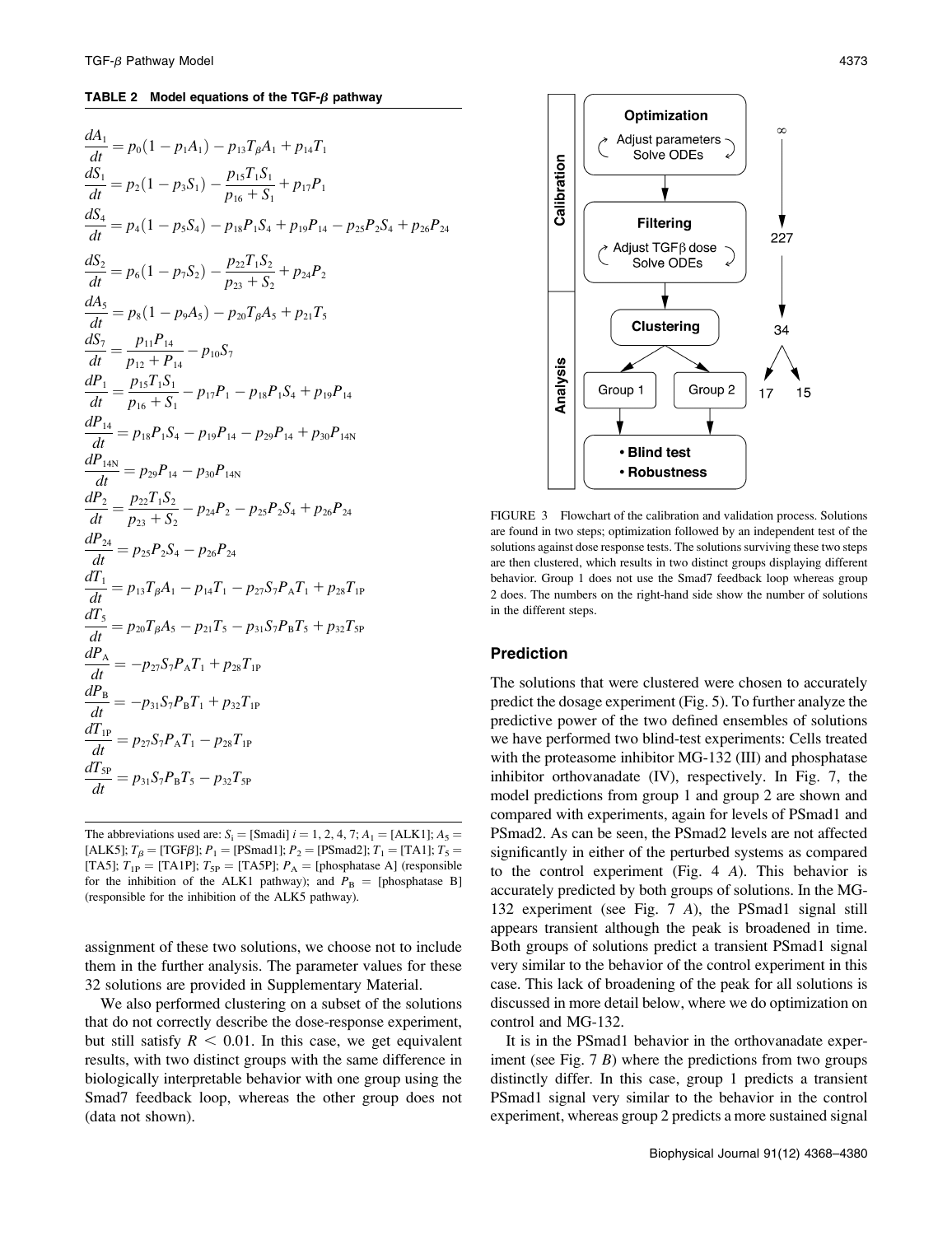

FIGURE 4 (Left panel) Experimental data from Western blot analysis for the control experiment (A) and the cyclohexamide experiment  $(B)$  (adapted from  $(10)$ ). (C) Additional measurements of the control experiment to illuminate the early behavior of the pathway. (Middle panel) An average area intensity in the inverted image is used as a measure of relative concentration levels. These are given relative to the actin level measured in the cell, and normalized to a maximal value equal to 1 (see Appendix for details). (Right panel) Simulation results. Concentrations of PSmad1 and PSmad2 as functions of time for the control experiment (A) and cyclohexamide-treated systems  $(B)$  (Experiments I and II in Materials and Methods). The curves with error bars correspond to averages and standard deviations for the ensemble of model solutions resulting from fitting to the data (227 solutions in total).

in closer agreement with the experimental values. This experiment (and model perturbation) mainly affects the feedback from Smad7 by disabling the phosphatase to inactivate the activated ALK1 receptor, and the behavior of group 1 in this case indicates that these solutions do not use the feedback loop.

It should be noted that these experiments are quite crude and may affect the cells in ways not feasible to include in our model, which is restricted to the molecules directly involved in the TGF- $\beta$  pathway. A much more direct experiment for model prediction would be to perturb a single specific

molecule included in the model, e.g., silencing Smad7 by an siRNA knockdown. The predicted PSmad1 and PSmad2 behaviors for the two groups when Smad7 is silenced are shown in Fig. 8. This is particularly interesting since the two solution groups exhibit very different behaviors. Again, the unchanged PSmad1 behavior of group 1 shows that these solutions do not need the Smad7 feedback to achieve a transient signal. The prediction for the feedback model is dependent on the assumption that Smad7 is the I-Smad active in endothelial cells, which is based on experiments. Smad6 could potentially also be active although there is no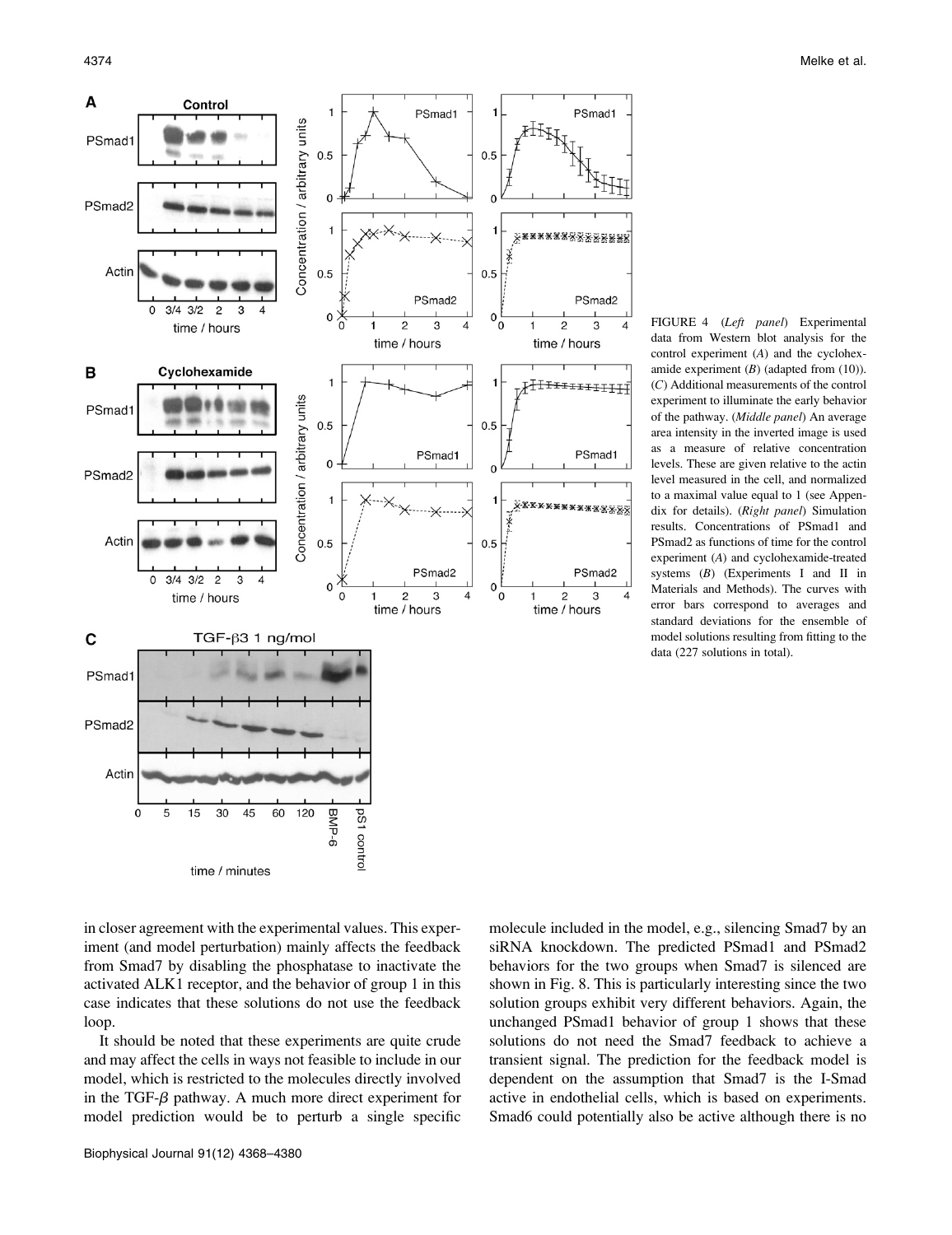

FIGURE 5 Dose-response model predictions of PSmad1 (A) and PSmad2 (B) concentrations, respectively. Doses scaled to the one used for the experiments in Fig. 4. Also shown are the corresponding measurements taken after 45 min (adapted from (9)). The  $+$ ,  $\triangle$ , and the  $\times$  symbols refer to the experimental data points after 45 min for 0.025, 1.0, and 5.0 ng/ml, respectively. The time series show the corresponding predictions from the ensemble with standard deviations.

data for Smad6 behavior in endothelial cells. In other cell types, Smad6 has been shown to be more moderately and transiently induced by TGF- $\beta$  compared to Smad7 (21,22). A fair assumption would be that if Smad6 is induced in endothelial cells its behavior would resemble the Smad7 behavior, which would lead to similar behavior for a model including Smad6 in all previous experiments but not for the Smad7 knockdown experiment. Instead, the effect of Smad7 knockdown would be less pronounced in such a feedback model.

# **Robustness**

To further illuminate differences between the two groups of solutions, we computed the sensitivity as defined in Eq. 3. In



**Principal Component 1** 

FIGURE 6 (A) Hierarchical clustering analysis of the solutions determined from Experiments I and II (see Fig. 4) subject to the constraints that  $R < 0.01$  and that the dose experiments in Fig. 5 are well predicted (see text). The left branch (group 1) corresponds to solutions where the Smad7 feedback loop is not used, while the right branch (group 2) uses the Smad7 feedback loop. (B) Results from PCA with the grayscale referring to the groups found in the K-means clustering. The group on the left is group 1 (shaded) and the one on the right is group 2 (solid). The crosses are the two cluster centers found by K-means clustering using a squared Euclidean metric. The arrows refer to the two solutions where the clustering algorithms disagree; these solutions have been left out in the further analysis.

Fig. 9, the sensitivity of the two groups are shown, where the summed derivatives of PSmad1 and PSmad2 with respect to the parameters for Experiments I and II are displayed. It is clear that the group using the Smad7 feedback loop (group 2) is more robust than the other group. A Wilcoxon two-sample test on the measure  $\sum_j s_j$  for the solutions in the two groups gives a p-value  $\leq 10^{-6}$ . The largest difference is found in the parameters governing the production and degradation of Smad1 and Smad4 (parameters  $p_2-p_5$ ). This indicates that group 1 uses Smad1 and Smad4 production and degradation to achieve the transient PSmad1 signal instead of using the negative feedback of Smad7. It is indeed very interesting that the transient signal can be achieved by a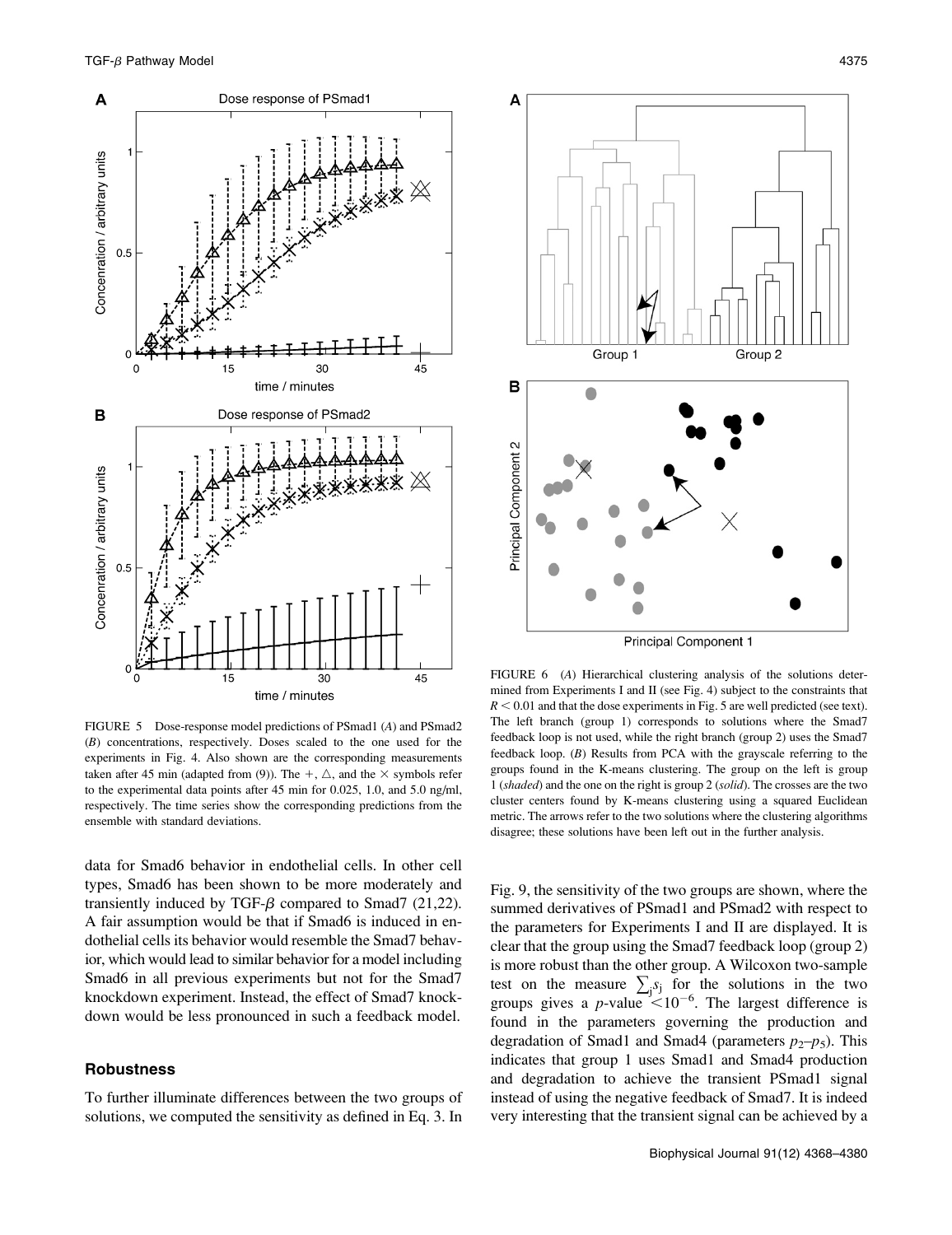

FIGURE 7 (A) Data and model predictions of PSmad1 and PSmad2 concentration when the cells are treated with the proteasome inhibitor MG-132, which is modeled by removing the proteasomal degradation of all proteins (Experiment III). The solutions used are those of group 1 and group 2, as defined by the clustering (see Fig.  $6$ ). (B) Data and model predictions of PSmad1 and PSmad2 concentrations when the cells are treated with the phosphatase inhibitor orthovanadate, which is modeled by removing the phosphatases (Experiment IV), with the same grouping as in panel A. The time series show the predictions from the two ensembles with standard deviations. All data are adapted from Valdimarsdottir et al. (10).

pathway with fewer molecular players, but it appears that the drawback for the cells would be that the levels and production/degradation rates for the Smad1 and Smad4 need to be tightly regulated to achieve a robust signal behavior. In contrast to this, the group that uses the Smad7 feedback shows a low sensitivity in respect to Smad4 levels  $(p_4, p_5)$ , and more or less no sensitivity at all to Smad1 levels  $(p_2, p_3)$ . This latter fact, and the lack of sensitivity toward changes of the Michaelis-Menten constant in the phosphorylation step  $(p_{16})$ , indicates that the Smad1 levels are saturated. A more detailed look at the parameter values and Smad1 levels reveals that all solutions in group 2 indeed have saturated levels of Smad1 (data not shown), which hence can be regarded as a prediction of the model using Smad7 feedback.

Group 1 is insensitive to perturbations in all parameters directly included in the Smad7 feedback pathway  $(p_{10}-p_{12},$  $p_{27}, p_{28}, p_{31}, p_{32}$ , which agrees with the conclusion that the feedback is not used by these solutions. Group 2, on the other hand, shows some sensitivity in these parameters except for the parameters included in the Smad7 feedback on the activated ALK5 receptor  $(p_{31}, p_{32})$ . Neither of these solution ensembles make use of a Smad7 feedback for regulating PSmad2 levels, and this part of the network could have been

left out of the model, at least for explaining the current experiments (compare to (10)).

The most sensitive parameters in group 2 are  $p_1$ ,  $p_9$ ,  $p_{15}$ ,  $p_{17}$ ,  $p_{22}$ , and  $p_{24}$ , and group 1 is about equally sensitive to these parameters. These parameters govern the initial ALK1 and ALK5 levels  $(p_1, p_9)$ , as well as the rates of phosphorylation and dephosphorylation of Smad1 ( $p_{15}$ ,  $p_{17}$ ) and Smad2 ( $p_{22}$ ,  $p_{24}$ ). The early PSmad1 and PSmad2 kinetics and (at least partly) the entire PSmad signal are also dependent on these parameters. Hence, it is expected that the fitting to our kinetic PSmad1 and PSmad2 data is sensitive to these parameters. A final note is that although the ALK1 and ALK5 levels are important, the production and degradation rates are not  $(p_0, p_9)$ . A more detailed look at the parameter levels show that these rates are low (data not shown), and it appears that it is the initial values that are important for the model to explain data.

# Permuting the experiments for the calibration

To further analyze the model behavior we also permuted the experiments used for calibration. We used combinations including the control experiment in the calibration part since this is the only experiment where all the parameters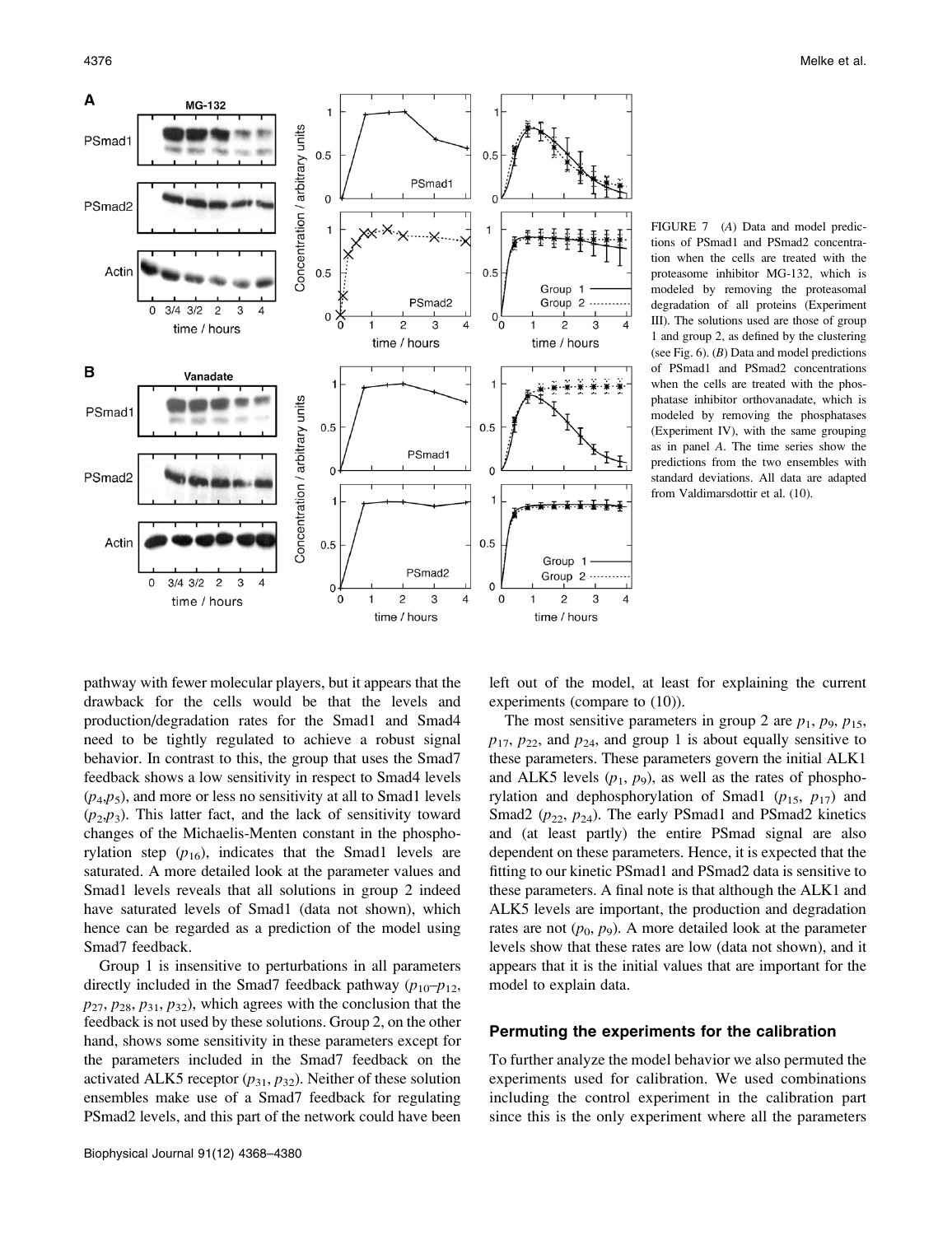

FIGURE 8 Predictions of PSmad1 and PSmad2 concentrations when silencing Smad7 using the solutions of group 1 and 2, respectively, as defined by the clustering (see Fig. 6). The time series shows the predictions from the two ensembles with standard deviations.

are present. Also, here we applied the dose experiment as a filtering step after optimization. The two additional calibration sets used were optimization on control (I) and MG-132 (III), and on control (I) and orthovanadate (IV) experiments. The new parameter sets are presented in a PCA-plot in Fig. 10 together with the previously defined parameter sets.

When optimization is performed on control and orthovanadate, the extracted solutions behave very similarly to the ones extracted from optimization on control and cyclohexamide (see Supplementary Material, Fig. S4). All these solutions use the Smad7 feedback in the process of truncating the PSmad1 signal, which is expected since the optimization includes the orthovanadate experiment, which mainly affects the feedback. Also, the robustness analysis on this new data set shows a very similar pattern as for the previously defined Group 2 (data not shown).



FIGURE 9 Sensitivity analysis using derivatives of the PSmad1 and PSmad2 concentration with respect to the different parameters of the model. The sensitivity measure (Eq. 3) is represented on the y axis, where Group 1 is above the x axis (*positive direction upwards*) and Group 2 is below the x axis (positive direction downwards). Group 2, which uses the Smad7 feedback loop, is found to be more robust than Group 1. The figure shows group averages with estimated errors.

In the case of optimizing against the control and MG-132, the optimization procedure works less efficiently. Among the solutions provided by the algorithm, only a very few resulted in  $R < 0.01$  and among those, none passed the filtering step against the dose experiment (see Appendix for details). The parameter sets from this case provided in Fig. 10 are



Principal Component 1

FIGURE 10 PCA plot of solutions found when different experiments are used for optimization. The straight line separates the ones that are using the Smad7 feedback loop (right) from those that do not (left) (see Supplementary Material, Fig. S4).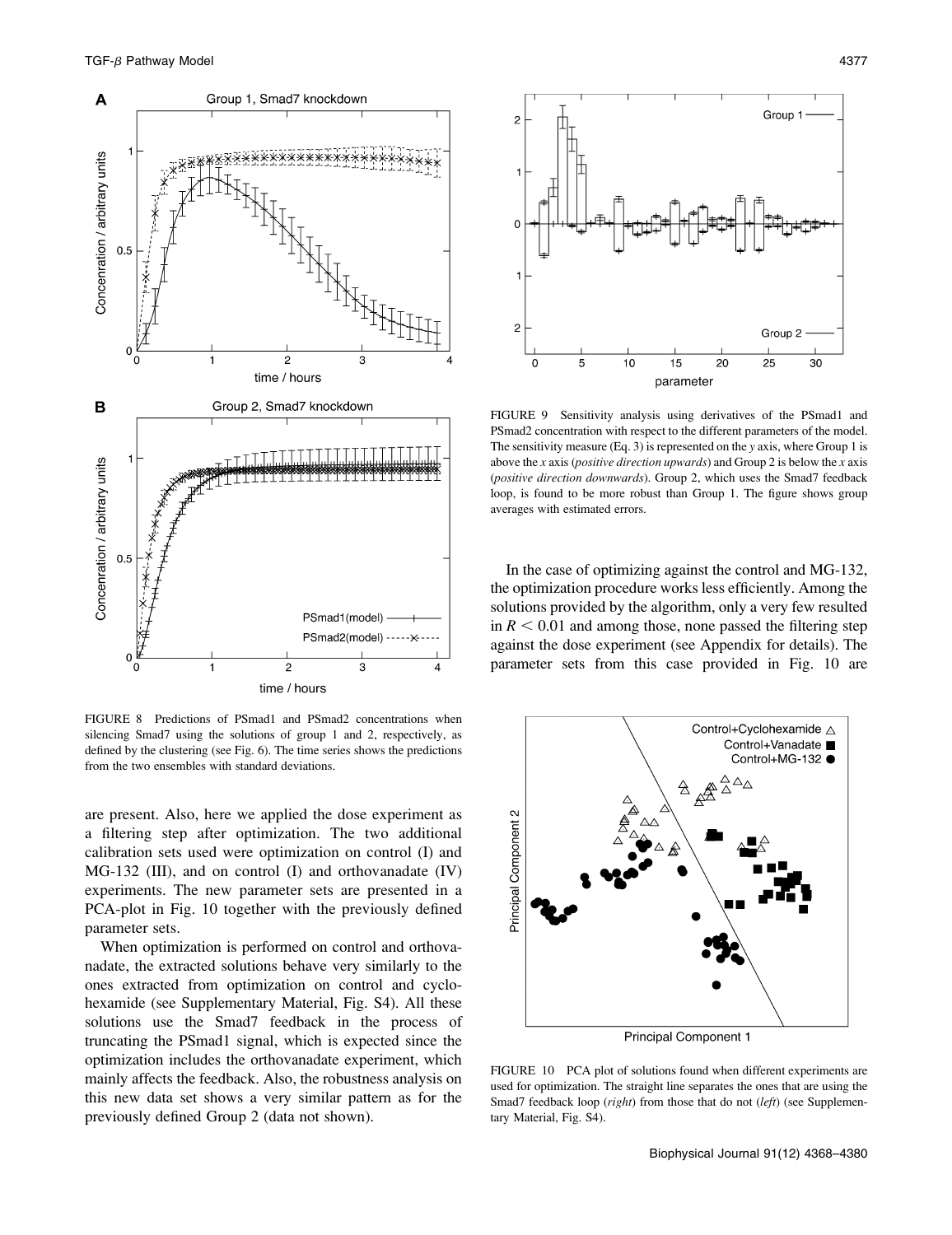solutions with  $R < 0.015$ , which pass the dose experiment filter. These solutions show an average behavior for the PSmad1 lying in between the experimental curves for control and MG-132, and with very small change in behavior when protein degradation is removed (see Supplementary Material, Fig. S4). None of the parameter sets use the Smad7 feedback, and therefore these provide a poor prediction of the orthovanadate experiment, while the predictive power is small for the cyclohexamide experiment since the behavior is very spread out. An interesting note is that this apparent conflict for explaining the MG-132 together with the other experiments can be used to direct improvements for the model. This is illustrated by a slight adjustment of the model perturbation for the MG-132 experiment where a decreased inactivation of the activated receptors is included (simulating reduced ubiquitin-dependent degradation), which leads to an improved behavior (see Supplementary Material, Fig. S5).

# CONCLUSIONS AND OUTLOOK

We have developed a mathematical model for the TGF- $\beta$ pathway in endothelial cells and introduced novel computational procedures for finding and analyzing robust models. This system was chosen given its paramount importance in diseases like cancer and in developmental processes, even though the information about concentrations, reaction rates, and other parameters is scarce. To cope with the latter, we generate an ensemble of solutions rather than a single one when fitting to the data. This also means that we are less sensitive to noise and, as it turned out, we are able to identify different solution categories with associated biological interpretations. We use different kinetic data sets by varying conditions including knockdowns. Some of the data sets already exist and others are newly generated and are presented here for the first time. Having access to kinetic data under different conditions enables us to fit models to a subset of these and use the remaining sets for blind-test evaluations. Our results can be summarized as follows:

- With efficient ODE solvers and a powerful optimization method, simulated tempering (ST), good solutions are found to the calibration sets.
- The calibrated solutions are found to well reproduce blind-test experiments, including those in which the external dosage is varied.
- The resulting solutions are analyzed with unsupervised clustering methods. Two clusters emerge—one in which the Smad7 feedback loop is employed, and another in which it is not. The group using the Smad7 feedback is better at predicting the blind-test experiments.
- The robustness is investigated with a gradient method. It is found that the solutions corresponding to the cluster using the Smad7 feedback loop are less sensitive to

parameter perturbations, indicating that a role for this loop is to provide robustness to the system.

Permutation of the experiments used for optimization resulted in similar solution sets, but also highlighted the MG-132 experiment as somewhat conflicting for the model to solve. This can be used to direct improvements of the model, which is indicated by simulations adjusting the interpretation of the MG-132 experiment.

In our robustness analysis we have investigated how the dynamical levels of different PSmads change for different parameter perturbations. The PSmads represent the signal through the pathway, but perhaps a more biologically relevant measure is the robustness in cell response. Hence, in the future one should augment the PSmad concentration measurements with downstream gene expression data and perform an integrated analysis. In this context, one should also include the effects from cross talk with neighboring pathways that are part of the TGF- $\beta$  family.

Very recently, a detailed model for receptor dynamics was introduced in the context of the TGF- $\beta$  pathway (5). It does not target endothelial cells specifically, but presents a detailed study of receptor dynamics including internalization and a specific inactivation of the ligand-bound receptor complex by degradation. This model is sufficient to explain a transient signal for PSmad2 after sustained TGF- $\beta$  stimulation. To relate this to our more simplistic receptor model, not explicitly including receptor recycling, we showed that our receptor model has as versatile activation pattern when a single ligand is presented to the receptor. The behavior of PSmad1 in endothelial cells when treated with cyclohexamide is to extend the signal, while the same treatment in HaCaT cells has been shown to shorten the PSmad2 signal (23). Although the detailed receptor model predicts a shortened activation at cyclohexamide treatment (see Supplementary Material, Fig. S1) in full agreement with the PSmad2 data, our full pathway model can indeed explain the PSmad1 behavior in cyclohexamide-treated endothelial cells.

From the behavior of our different solution groups, we argue for a model where there exists a feedback from TGF- $\beta$ induced Smad7 to repress the PSmad1 activation. This is based on indications from several experiments, which are all reproduced by the feedback model. Needless to say, a more distinct test of this model would be to perform a dedicated knockdown experiment for Smad7, which is currently in progress in siRNA experiments targeting Smad7. In this context, the importance of Smad6 in endothelial cells also needs to be investigated.

Our approach is not restricted to systems where all parameter values can be experimentally estimated. Rather, it allows for several solutions to solve a problem, and can account for similarities in behavior of highly conserved modules such as the TGF- $\beta$  pathway, although quantitative details differ. In this study we are confined to experimental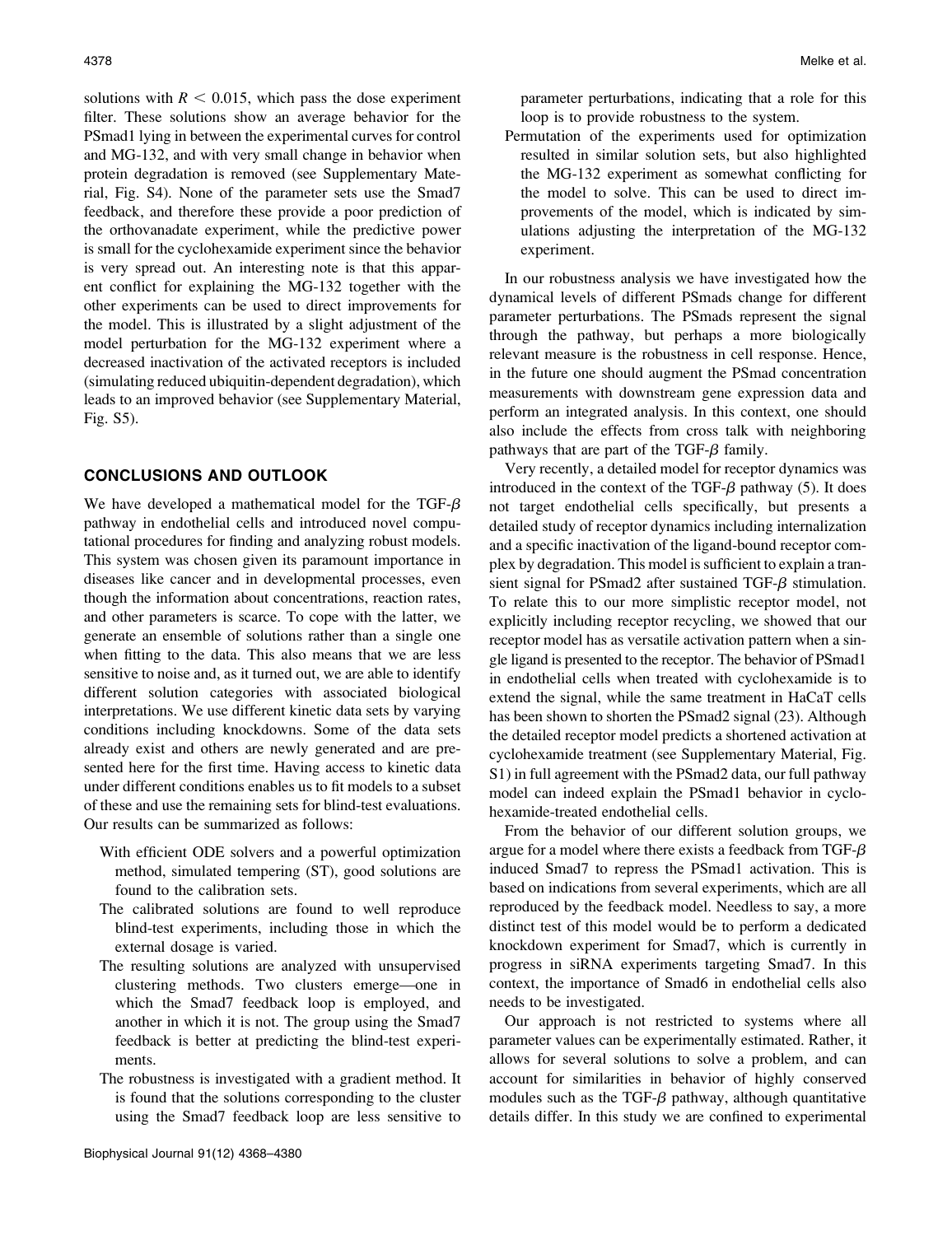data which has not been calibrated to units of concentration. This lack of knowledge propagates to our parameters. Also, the measurements are restricted to a few components, and we have therefore chosen a simplistic description of some of the reactions. Hence, we have focused on relevant biological behavior of the measured molecules for different conditions and not attempted to evaluate parameter values with respect to biologically reasonable ones, which would have been dependent on further assumptions. Additional experiments, which provide quantitative estimates of parameters and concentration levels, are important and will constrain the solution space for the models. On the other hand, we demonstrate that the models, can pinpoint experiments that will provide maximal information given the current knowledge, and the combination of experiments and modeling provides an effective methodology for an increased understanding of highly complex biological networks.

### APPENDIX

### Experimental data

All the experimental data originate from Western Blot Analysis, where we measure the average intensity in a square on the inverted blot-images and use these intensities as a relative measure of concentration. As it turns out, the size of the square has only a marginal effect on the estimated concentration levels. The concentrations are normalized with the actin level measured in the cell, which is fairly constant throughout the time series. Finally, the concentrations are normalized to give a maximum value of 1 for both PSmad1 and PSmad2.

# Solving the systems of ODEs

In Table 2 we show the system of ODEs used in our calculations, in which the following assumptions are made in the calibration process:

- 1. The TGF- $\beta$  level is constant throughout the time series.
- 2. At  $t = 0$ , we have

$$
P_1(0) = T_1(0) = P_2(0) = P_{14}(0) = P_{24}(0)
$$
  
=  $T_1(0) = T_5(0) = T_{1P}(0) = T_{5P}(0) = 0.$  (A1)

3. The system is in equilibrium at  $t = 0$  (for zero TGF- $\beta$  level), which with Eq. A1 leads to

$$
A_1(0) = 1/p_1, \quad S_1(0) = 1/p_3, \quad S_4(0) = 1/p_5, S_2(0) = 1/p_7, \quad A_5(0) = 1/p_9.
$$
 (A2)

The ODEs are solved using mainly the fifth-order Runge-Kutta method, but in stiff regions of parameter space we switch to the Rosenbrock method using an adaptive procedure. For details on the ODE solvers, see Press et al.  $(17)$ .

### Parameter estimation

For generating ensembles of solutions we use simulated tempering, where configurations are generated for different fictitious temperatures  $T_i$  and the system is allowed to move between the different  $T_i$ -values. In other words, at a given Monte Carlo step, one updates the system by swapping configurations of the systems, or alternatively trading two temperatures. The method amounts to simulating the joint probability distribution

$$
P(\mathbf{p},j) \propto \exp(-g_j - R(\mathbf{p})/T_j), \tag{A3}
$$

where the "energy"  $R(p)$  is the error measure of Eq. 2 with its system parameters  $\mathbf{p} = (p_1, \dots, p_K)$ . The algorithm parameters  $g_i$  govern the weights  $p_j$  of the different temperatures,  $T_j$ . The latter are chosen according to

$$
T_j = T_{\min}(T_{\max}/T_{\min})^{(j-1)/(J-1)}, \quad j = 1, 2, \dots, J, \quad (A4)
$$

where we used  $J = 20$ ,  $T_1 = T_{\text{min}} = 0.0025$ , and  $T_{20} = T_{\text{max}} = 0.005$ . We want to spend roughly the same amount of time on each of the temperatures, and thus have to choose our  $g_i$ -values accordingly, i.e., we want to choose our  $g'_i$ -values such that the weights,  $p_i$ , are equal for all j. This is done through trial simulations in a two-step process. First we calculate rough estimates of the average "energy" at each temperature,  $\langle R \rangle$  and put  $g_{20} = 0$ and  $g_{i-1} = g_i - \langle R \rangle_i (1/T_{i-1} - 1/T_i)$ . In the next step, we perform longer simulations to obtain good estimates of the weights  $p_i$ ; the uniform distribution is then obtained by replacing  $g_j$  with  $g_j + \ln p_j$  (7).

The parameters are updated one at a time with  $p_i \rightarrow rp_i$ , where r is a multiplicative factor ( $r = 1.1$  is used) and in 50% of the cases we set  $r \rightarrow 1/r$ . At  $T = T_{\text{min}}$ , r is allowed to vary freely in the range  $r \in [1:2]$  individually for each parameter, to keep the acceptance ratio above 50%. Updates are accepted according to Eq. A3. For each  $K$  number of attempted parameter updates,  $K$  being the number of parameters, we attempt one update to an adjacent temperature  $T_{i+1}$  with a probability also governed by Eq. A3.

The performance of the algorithm is displayed in the table below showing the number of simulations it takes on average to find a minimum (middle *panel*) and the percentage of these minima having  $R < 0.01$  (right panel) for each of the three sample permutations. These results can be compared with for example (24) where different optimization algorithms including simulated annealing are compared. The poor performance on the control $+MG-132$  set is discussed in the text and in the Supplementary Material (see Table 3).

# Calibration

In the first step we merely select for solutions **p** satisfying  $R(\mathbf{p}) < 0.01$ . In the second step we also require the solutions to display the saturating behavior observed in Experiment V. This is achieved by only considering solutions p\* satisfying

$$
\frac{1}{N}\frac{1}{M}\sum_{c=2.5}^{5.0} \sum_{t=t_1}^{t_N} \sum_{i=1}^{M} (x_i^{(c)}(t, \mathbf{p}^*) - x_i^{(1)}(t, \mathbf{p}^*))^2 < \epsilon,
$$
 (A5)

where  $x_i^{(C)}(t, \mathbf{p}^*)$  denotes the concentration of molecule *i* at time *t* given the parameters  $p^*$  and an initial concentration of TGF- $\beta$  of C ng/ml. For the cutoff value  $\epsilon$  we found  $\epsilon = 0.05$  to be appropriate.

#### Implementation

The calibration framework as well as the robustness analysis are implemented in  $C++$ . For the two clustering methods, K-means and

TABLE 3

| Sample                | No. of simulations | R < 0.01 |
|-----------------------|--------------------|----------|
| Control+cyclohexamide | $38.919 \pm 5872$  | 32.9%    |
| Control+orthovanadate | $26.783 \pm 4707$  | 25.6%    |
| Control+MG-132        | $33.374 \pm 3326$  | $1.4\%$  |